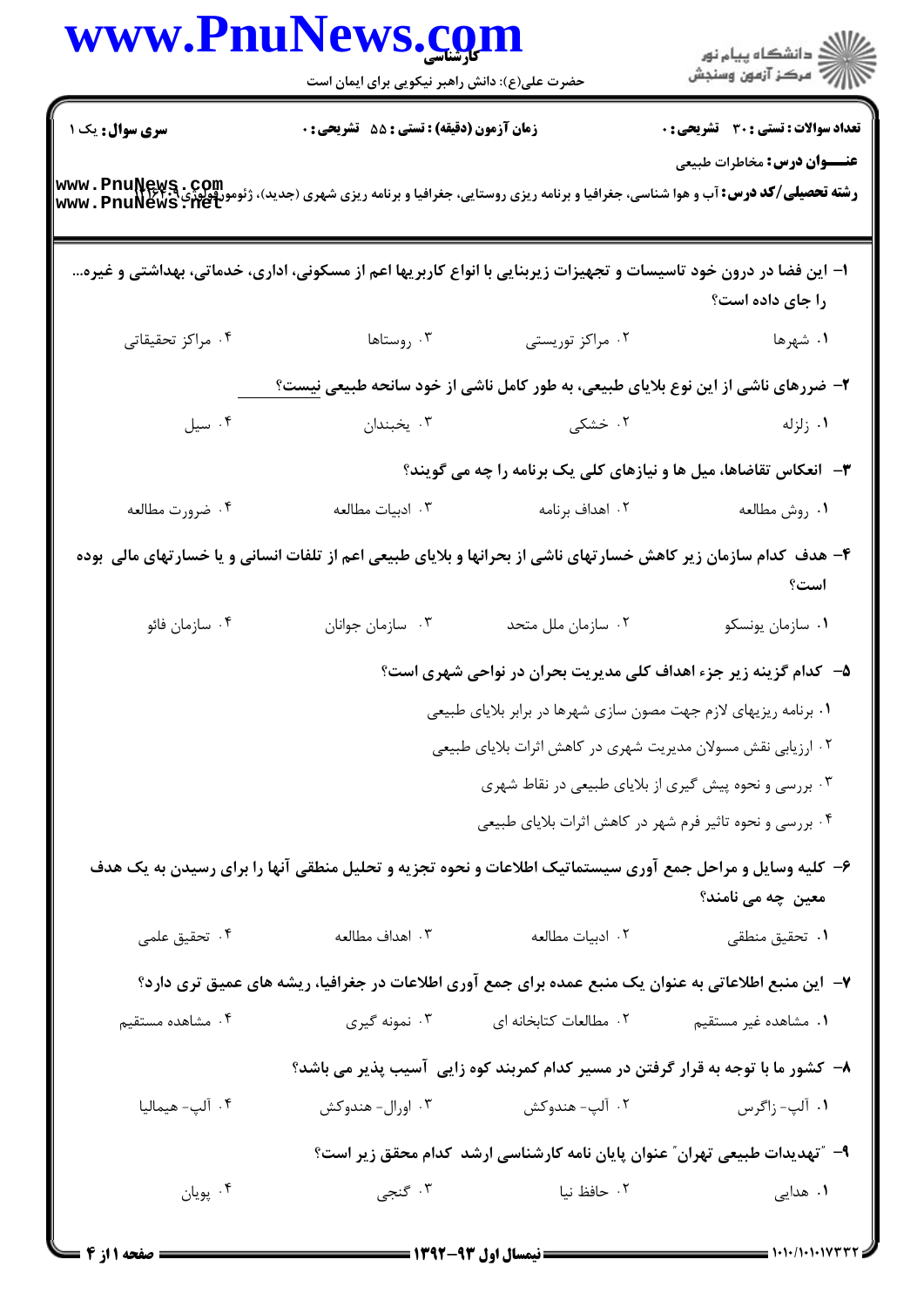|                                   |                                                                                                                                                                              | www.PnuNews.com                     | الان دانشگاه پيام نور<br>الاستخان آزمون وسنجش   |
|-----------------------------------|------------------------------------------------------------------------------------------------------------------------------------------------------------------------------|-------------------------------------|-------------------------------------------------|
|                                   | حضرت علی(ع): دانش راهبر نیکویی برای ایمان است                                                                                                                                |                                     |                                                 |
| <b>سری سوال :</b> ۱ یک            | زمان آزمون (دقیقه) : تستی : 55 آتشریحی : 0                                                                                                                                   |                                     | <b>تعداد سوالات : تستی : 30 ٪ تشریحی : 0</b>    |
|                                   | <b>رشته تحصیلی/کد درس:</b> آب و هوا شناسی، جغرافیا و برنامه ریزی روستایی، جغرافیا و برنامه ریزی شهری (جدید)، ژئومورفولوژی <b>www . PnuNews . det</b><br>www . PnuNews . 11et |                                     | <b>عنـــوان درس:</b> مخاطرات طبیعی              |
|                                   |                                                                                                                                                                              |                                     | +ا– دومین عاملی که مشخص کننده شهر است کدام است؟ |
| ۰۴ اشغال آگاهانه                  | ۰۳ مکان یا نشست گاه                                                                                                                                                          | ۰۲ مواصلات                          | ٠١. موقع جغرافيايي                              |
|                                   | 11- از نظر موقعیت حرفه ای، طراحی شهری از یک طرف با برنامه ریزی شهری و از طرف دیگر با کدام گزینه زیر در ارتباط                                                                |                                     | است؟                                            |
| ۰۴ فرأيند شهري                    | ۰۳ تاسیسات شهری                                                                                                                                                              | ۰۲ طراحی شهری                       | ١. معماري                                       |
|                                   | ۱۲– این فرایند، به دلیل آن که روابط انسانی و ویژگی پویایی آن را تضمین می کند یک فرآیند پوینده و گویاست ؟                                                                     |                                     |                                                 |
| ۰۴ برنامه ریزی شهری               | ۰۳ تاسیسات شهری                                                                                                                                                              | ۰۲ طراحی شهری                       | ۱. فرأيند شهري                                  |
|                                   | ۱۳- مطابق آمار سازمان ملل، چند درصد از کل جمعیت جهان در نواحی شهری تمرکز یافته اند؟                                                                                          |                                     |                                                 |
| ۰۴ درصد                           | ۰.۳ ادرصد                                                                                                                                                                    | ۰۲ درصد                             | ۰۱ ۲۵ درصد                                      |
|                                   | ۱۴- مهمترین عامل موثر در تحولات هیدرولوژیک شامل کدام مورد زیر است؟                                                                                                           |                                     |                                                 |
|                                   | ۰۲ اراضي نفوذ ناپذير                                                                                                                                                         |                                     | ۰۱ اراضی نفوذ پذیر                              |
|                                   | ۰۴ ثبات كيفيت آب                                                                                                                                                             |                                     | ٠٣ ثبات حجم كل رواناب                           |
|                                   | ۱۵– کوتاه شدن زمان تمرکز حوضه بر اثر عملیات شهرسازی را می توان مترادف کدام گزینه زیر دانست؟                                                                                  |                                     |                                                 |
| ۰۲ ثبات شدت حداکثر آب دهی سیلابها |                                                                                                                                                                              | ۰۱ کاهش شدت حداکثر آب دهی سیلابها   |                                                 |
| ۰۴ کاهش شدت حداقل آب دهی سیلابها  |                                                                                                                                                                              | ٠٣ افزايش شدت حداكثر آب دهي سيلابها |                                                 |
|                                   | ۱۶- یگانه گزینه اقتصادی برای مهار سیلاب در نواحی پرتراکم شهری، به کار بردن و اجرای کدام روشهای ساختمانی است؟                                                                 |                                     |                                                 |
| ۰۴ بیمه سیلاب                     | ۰۳ از بین بردن سیلاب                                                                                                                                                         | ٠٢ پخش سيلاب                        | ٠١ كنترل سيلاب                                  |
|                                   | ۱۷– در کشور ما تا کنون به کدام یک از جنبه های آمادگی برای برخورد با زلزله توجه شده است؟                                                                                      |                                     |                                                 |
| ۰۴ آموزش همگانی                   | ۰۳ مقاوم سازی سازه ها                                                                                                                                                        | ۰۲ امداد و نجات                     | ۰۱ برنامه ریزی کالبدی                           |
|                                   | ۱۸– جهت دست یابی به هدف ایمن سازی محیطهای کالبدی در برابر خطرات زلزله، لازم است به کدام سطوح برنامه ریزی                                                                     |                                     | كالبدى توجه شود؟                                |
| ۰۴ سطوح متوالی                    | ۰۳ سطوح اوليه                                                                                                                                                                | ۰۲ سطوح میانی                       | ٠١ سطوح پاياني                                  |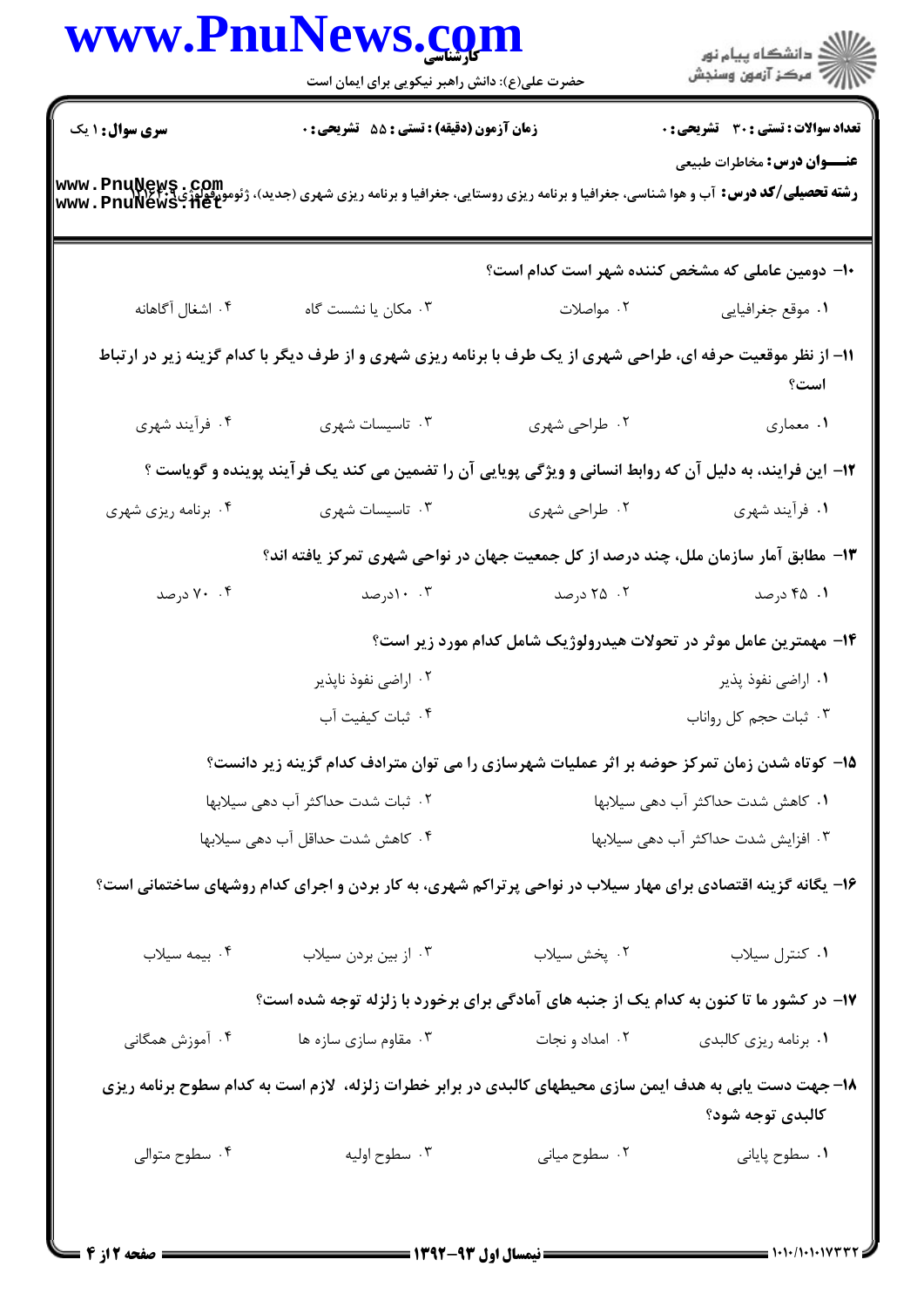|                                                                                           | <b>www.PnuNews.co</b><br>حضرت علی(ع): دانش راهبر نیکویی برای ایمان است                                                                                               |                             | الاد دانشگاه پيام نور<br>  /> مرکز آزمون وسنجش                     |  |  |  |
|-------------------------------------------------------------------------------------------|----------------------------------------------------------------------------------------------------------------------------------------------------------------------|-----------------------------|--------------------------------------------------------------------|--|--|--|
| <b>سری سوال : ۱ یک</b>                                                                    | زمان آزمون (دقیقه) : تستی : 55 آتشریحی : 0                                                                                                                           |                             | <b>تعداد سوالات : تستی : 30 ٪ تشریحی : 0</b>                       |  |  |  |
|                                                                                           | <b>رشته تحصیلی/کد درس:</b> آب و هوا شناسی، جغرافیا و برنامه ریزی روستایی، جغرافیا و برنامه ریزی شهری (جدید)، ژئومورفولوژی www . PnuNews . net<br>www . PnuNews . net |                             | <b>عنـــوان درس:</b> مخاطرات طبیعی                                 |  |  |  |
| ۱۹- بافت ناپیوسته، منظم و پلکانی در اراضی کوهپایه ای، چه درجه ای به لحاظ آسیب پذیری دارد؟ |                                                                                                                                                                      |                             |                                                                    |  |  |  |
| ۰۴ خیلی زیاد                                                                              |                                                                                                                                                                      | ۰۲ متوسط میتوسط به این است. | ۰۱ کم                                                              |  |  |  |
|                                                                                           |                                                                                                                                                                      |                             | +۲- به طور متوسط عمر مفید ساختمان در ایران چند سال برآورد شده است؟ |  |  |  |
| ۳۰ $\cdot$ ۳۰ سال                                                                         | ۲۰ ۲۰ سال                                                                                                                                                            | ۰۲ ۱۵ سال                   | ۰.۱ سال                                                            |  |  |  |
|                                                                                           | <b>۳۱</b> − با استناد به روش استقرایی و استدلالی، این عامل نقشی در شدت «تخریب» زلزله ندارد بلکه اهمیت آن مربوط به بعد از                                             |                             | تخريب است؟                                                         |  |  |  |
| ۰۴ شاخص های رفاهی                                                                         | ۰۳ تراکم جمعیت                                                                                                                                                       | ۰۲ لرزشهای شدید             | ۰۱ دسترسی به امکانات                                               |  |  |  |
|                                                                                           | ۲۲- زلزله ای در سال ۱۹۹۰ در این کشور روی داد اما این کشور جهت مقابله با این مخاطره طبیعی برنامه ای سه مرحله ای را                                                    |                             | برای مرمت شبکه ارتباطی به اجرا گذاشت؟                              |  |  |  |
| ۰۴ بنگلادش                                                                                | ۰۳ اندونزی                                                                                                                                                           | ۰۲ فیلیپین                  | ۰۱ تابلند                                                          |  |  |  |
|                                                                                           | ۲۳– کدام شبکه دارای عرض بیشتر بوده، سطح آن نسبت به سطوح ساخته شده شهری بیشتر و دارای پل های کمتر ًمی باشد؟                                                           |                             |                                                                    |  |  |  |
|                                                                                           | ۰۲ شبکه ارتباطی مختلط                                                                                                                                                |                             | ٠١ شبكه ارتباطي كارآمد                                             |  |  |  |
|                                                                                           | ۰۴ شبکه ارتباطی متمرکز                                                                                                                                               |                             | ۰۳ شبکه ارتباطی مدون                                               |  |  |  |
|                                                                                           | ۲۴- اصول کدام علم مبتنی بر پیش گیری از بلایا، بازسازی یک محیط آسیب پذیر، توسعه و ایجاد یک محیط امن و بی خطر                                                          |                             | است؟                                                               |  |  |  |
| ۰۴ مهندسی شهری                                                                            | ۰۳ معماري                                                                                                                                                            | ۰۲ برنامه ریزی شهری         | ۰۱ شهرسازی                                                         |  |  |  |
|                                                                                           | ۲۵– کدام نوع توسعه از جمله عناصری است که برای اطمینان بخشیدن به ایمنی شهر ۖ بیشتر از سایر موارد مورد نیاز است؟                                                       |                             |                                                                    |  |  |  |
| ۰۴ توسعه ارتباطي                                                                          | ۰۳ توسعه اقتصادي                                                                                                                                                     | ۰۲ توسعه فرهنگی             | ٠١ توسعه تجاري                                                     |  |  |  |
|                                                                                           | ۲۶– این سیستم به منظور ارزیابی خطر جغرافیایی از جنبه های کمک در تشخیص نواحی با خطر بالا، نقشه های پهنه بندی                                                          |                             | خطر و… توسعه يافته است؟                                            |  |  |  |
|                                                                                           | ۰۲ سیستم مدیریتی                                                                                                                                                     |                             | ٠١ سيستم اطلاعات جغرافيايي                                         |  |  |  |
|                                                                                           | ۰۴ سیستم شبکه ای                                                                                                                                                     |                             | ۰۳ سیستم اطلاعات مدیریت                                            |  |  |  |
|                                                                                           | - 1999 - 1999 - 1999 - 1999 -                                                                                                                                        |                             |                                                                    |  |  |  |